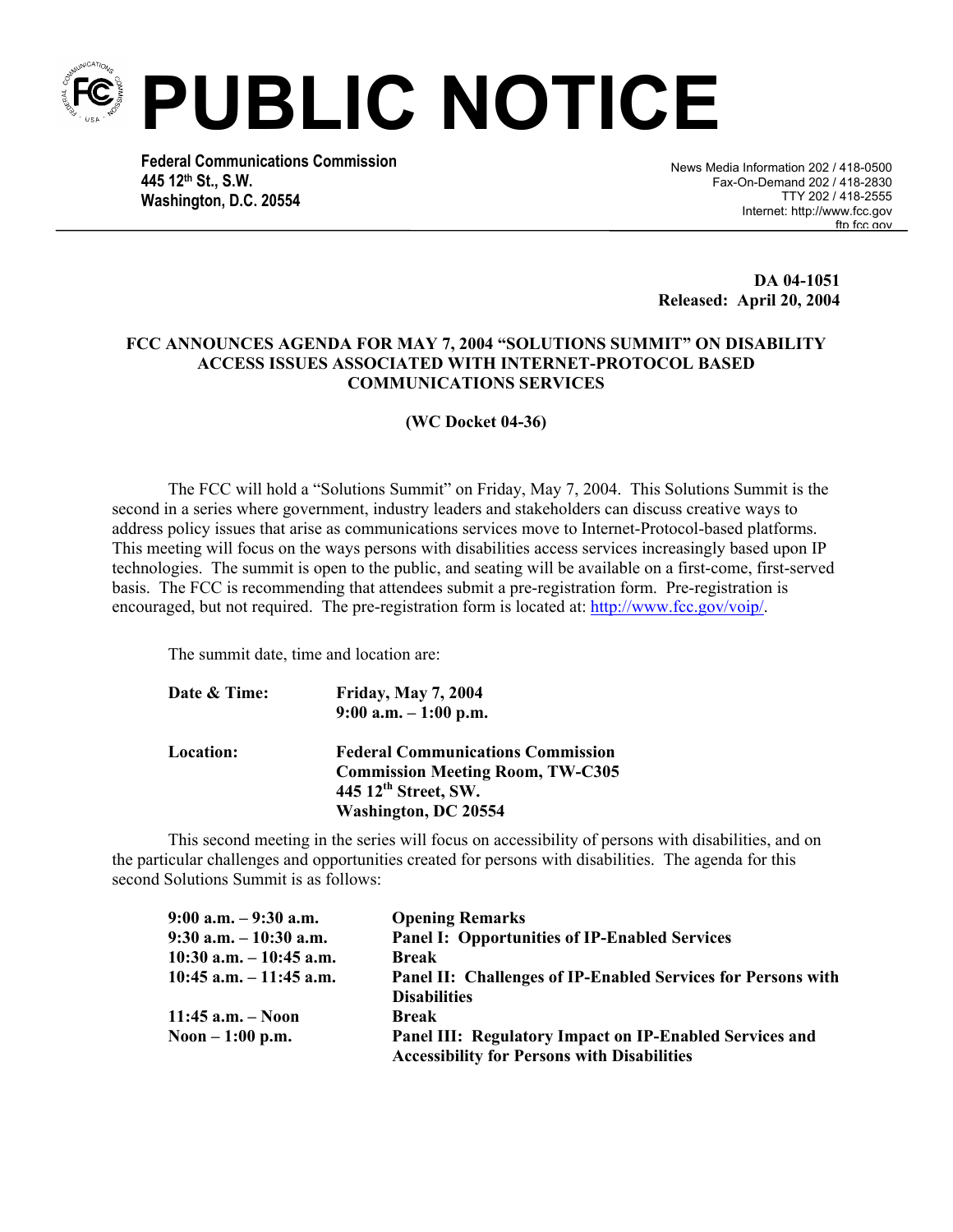Participants will include members of the disability community, industry representatives, and FCC staff.

#### **Facilities**

The FCC is located at 445 12<sup>th</sup> Street SW, Washington, DC 20554. Directions and a map of the streets near the FCC are available at http://www.fcc.gov/portalsmap.html. The Commission Meeting Room is equipped with a Wi-Fi Internet network, an assistive listening device system, and is accessible to persons with disabilities.

## **Security**

Please note that the FCC is a federal building with security. All attendees will be required to pass through security and present a government-issued form of identification. The FCC's Commission Meeting Room will be opened early to facilitate access to the building; attendees are encouraged to allocate additional time to enter the building.

## **Webcast & Video**

The Solutions Summit will be webcast live and also archived for later viewing. Access to and additional information concerning the webcast is available at http://www.fcc.gov/realaudio/. Open captioning will be provided for the webcast.

## **Reasonable Accommodations**

Open captioning and sign language interpreters will be provided for this event. Other reasonable accommodations for people with disabilities are available upon request. Include a description of the accommodation you will need including as much detail as you can. Also include a way we can contact you if we need more information. Make your request as early as possible. Last minute requests will be accepted, but may not be possible to fill. Send an e-mail to fcc504@fcc.gov or call the Consumer & Governmental Affairs Bureau: For reasonable accommodations: 202-418-0530 (voice), 202-418-0432 (TTY). For accessible format materials (Braille, large print, electronic files, and audio format): 202-418-0531 (voice), 202-418-7365 (TTY).

## **Pre-Registration**

Pre-registration is encouraged, but not required. The pre-registration form is located at: http://www.fcc.gov/voip/. To pre-register by April 30, 2004, complete the form and send to Kelly Jones at Kelly.Jones@fcc.gov, or fax it to 202-418-2345.

# **More Information**

For more information about the Solutions Summit, please contact Kelly Jones at 202-418-7078 (voice) 202-418-1169 (TTY), or Kelly.Jones@fcc.gov (E-mail). For additional information on Internet-Protocol enabled services, please visit the website at: www.fcc.gov/voip . For questions about WC Docket No. 04-36, contact Robert Pepper, Chief of Policy Development, at 202-418- 2030 (voice), or Robert.Pepper@fcc.gov (E-mail), or Jeff Carlisle, Senior Deputy Chief, Wireline Competition Bureau, at 202-418-1500 (voice) or Jeffrey.Carlisle@fcc.gov (E-mail).

To request this document, or other materials in accessible formats for people with disabilities (Braille, large print, electronic files, audio format), send an E-mail to fcc504@fcc.gov or call the Consumer  $\&$ Governmental Affairs Bureau at 202-418-0531 (voice), 202-418-7365 (TTY).